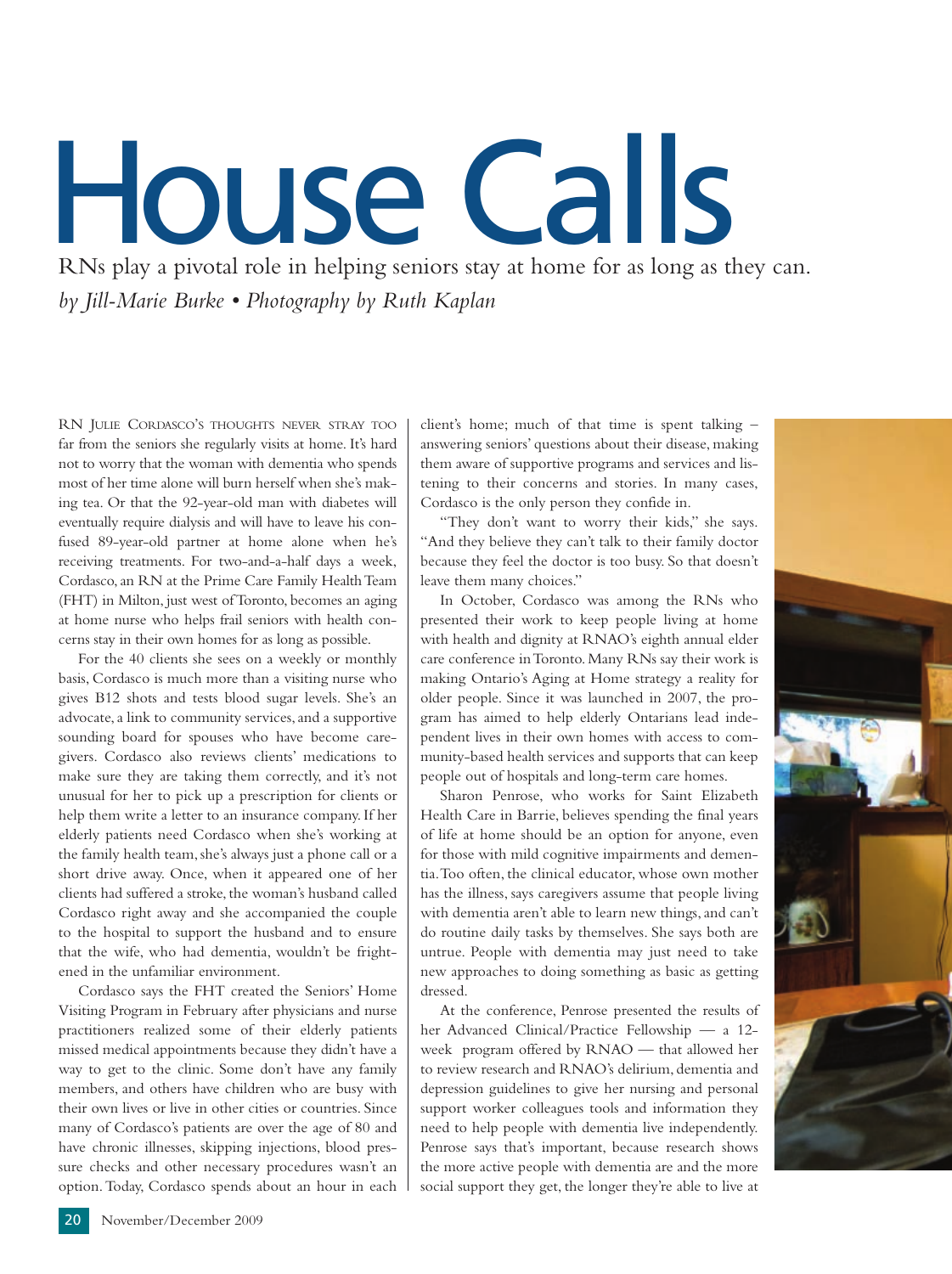home. She also found that while dementia can't be cured, getting people moving can slow it down.

Penrose says helping people stay active in their daily lives can be as simple as teaching them to inject insulin.While a nurse who has spent months trying to teach a woman how do it may assume she'll never master the task, Penrose says breaking it down into small steps that are repeated consistently could be all that's needed to help her. And while it might be easier and less time-consuming to dress a person with Alzheimer's instead of letting him put on the clothes by himself, Penrose says doing so limits his abilities and independence.

RN Sheila Simmons agrees more needs to be done to keep seniors in the community. For years, Simmons was a discharge planner in an emergency room, and says she hated sending people to longterm care when they didn't want to go.Today, she's the telephone triage nurse and educator for Specialized Geriatric Outreach Services to Homebound Seniors, a team including a social worker, occupational therapist, physiotherapist, dietitian, geriatrician and psychiatrist at North York General Hospital in Toronto.The group aims to ensure seniors have the supports they need to stay where they want to be – at home.If family physicians in the community or emergency room nurses identify a patient experiencing an ongoing problem like falls, confusion or incontinence, they can ask Simmons' team to visit the person at home in search of the cause of the problem. Simmons is the seniors' first point of contact. She'll phone them – and in some cases their primary care providers or family members – to gather as much information as possible and determine which member of the outreach team would be most appropriate to conduct the assessment.

Simmons says the majority of the seniors who come to the team have experienced more than two falls in the past two months. While the problem is obvious, getting to the root of it requires expertise, diplomacy and some detective work. Is improper footwear causing them to trip? Are they slipping on scatter rugs? Is their toilet too low or too high? Do they have to walk down rick-



**Julie Cordasco, centre, works closely with seniors like Ron and Doreen Wilson to help them manage their illnesses so they can live independently.**